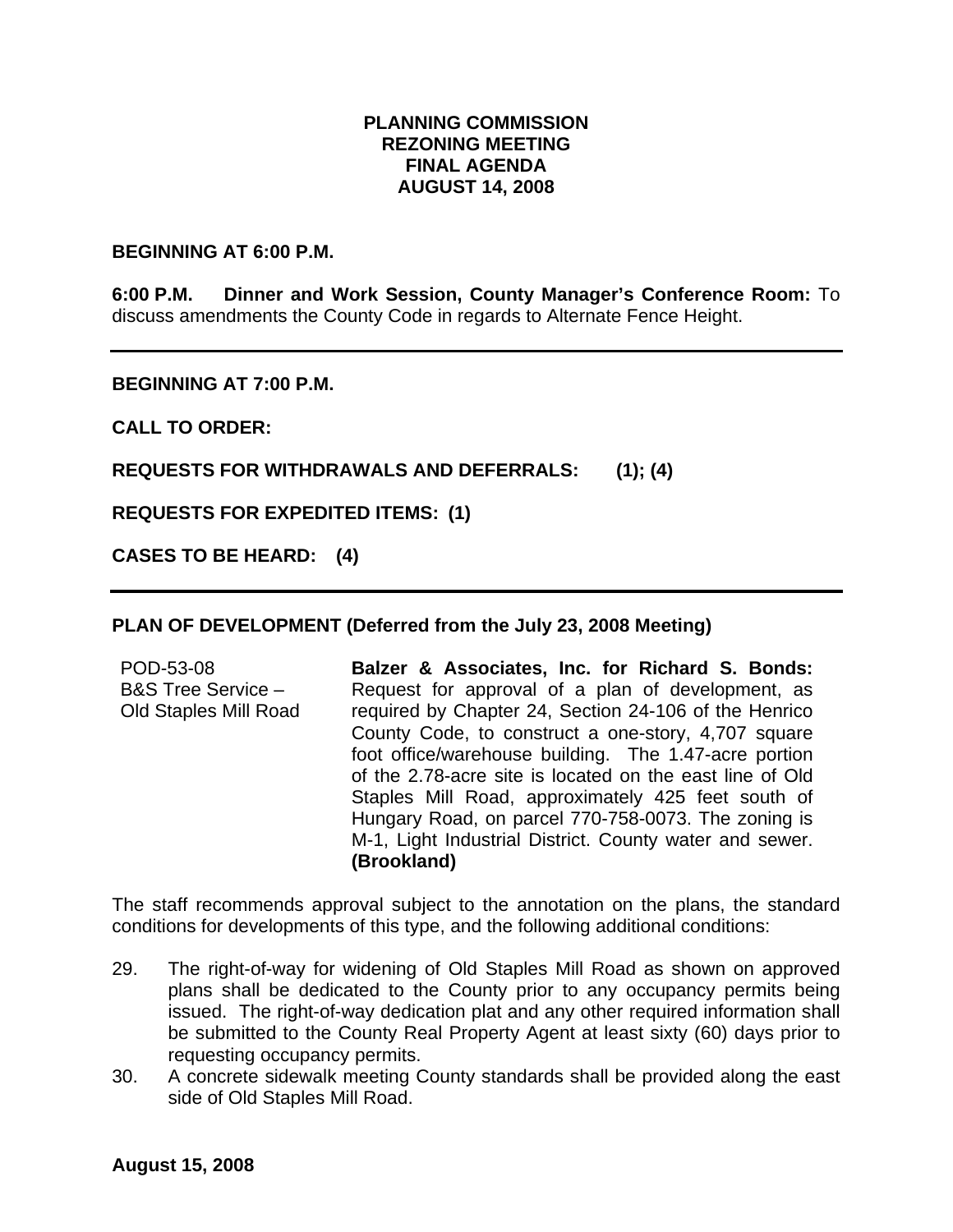- 31. All repair work shall be conducted entirely within the enclosed building.
- 32. Outside storage shall not be permitted except as shown on the approved plan. All storage of contractor's equipment shall occur entirely within an enclosed building.
- 33. Approval of the construction plans by the Department of Public Works does not establish the curb and gutter elevations along the Henrico County maintained right-of-way. The elevations will be set by Henrico County.
- 34. The location of all existing and proposed utility and mechanical equipment (including HVAC units, electric meters, junctions and accessory boxes, transformers, and generators) shall be identified on the landscape plan. All building mounted equipment shall be painted to match the building, and all equipment shall be screened by such measures as determine appropriate by the Director of Planning or the Planning Commission at the time of plan approval.
- 35. The applicant shall enter into a maintenance agreement with the Department of Public Works for any portion of the existing outdoor advertising sign that encroaches into the public right-of-way along Old Staples Mill Road prior to the issuance of a certificate of occupancy for this development. **Approved with deletion of Condition #30.**

# **(Staff Report by Kevin Wilhite)**

**(Applicant's Representative: Simon Mueller)** 

# **VARINA:**

# *Deferred from the July 10, 2008 Meeting.*

**P-7-08 Gregory S. Tully for Diamond Communications, LLC:** Request for a Provisional Use Permit under Sections 24-95(a)(3), 24-120 and 24-122.1 of Chapter 24 of the County Code in order to construct a 150' high monopole telecommunications tower and related equipment, on part of Parcel 804-702-0772, located on the north line of Midview Road approximately 1,075 feet east of New Market Road (State Route 5). The existing zoning is R-3 One-Family Residence District. The Land Use Plan recommends Suburban Residential 1, 1.0 to 2.4 units net density per acre. **Staff – Ben Sehl (Deferral requested to the October 9, 2008 Meeting) Deferred to the October 9, 2008 Meeting** 

**C-25C-08 Kristen D. Keatley for Tuckaway Child Development Center:** Request to conditionally rezone from R-2AC One-Family Residence District (Conditional) and B-1C Business District (Conditional) to B-1C Business District (Conditional), Parcels 803- 701-8673 and 803-701-3978, containing approximately 5.22 acres, located at the southeast intersection of New Market Road (State Route 5) and Midview Road. The applicant proposes a daycare. The use will be controlled by zoning ordinance regulations and proffered conditions. The Land Use Plan recommends Suburban Residential 1, 1.0 to 2.4 units net density per acre, and Commercial Concentration. **Staff – Rosemary Deemer (Deferral requested to the September 11, 2008 Meeting) Deferred to the September 11, 2008 Meeting**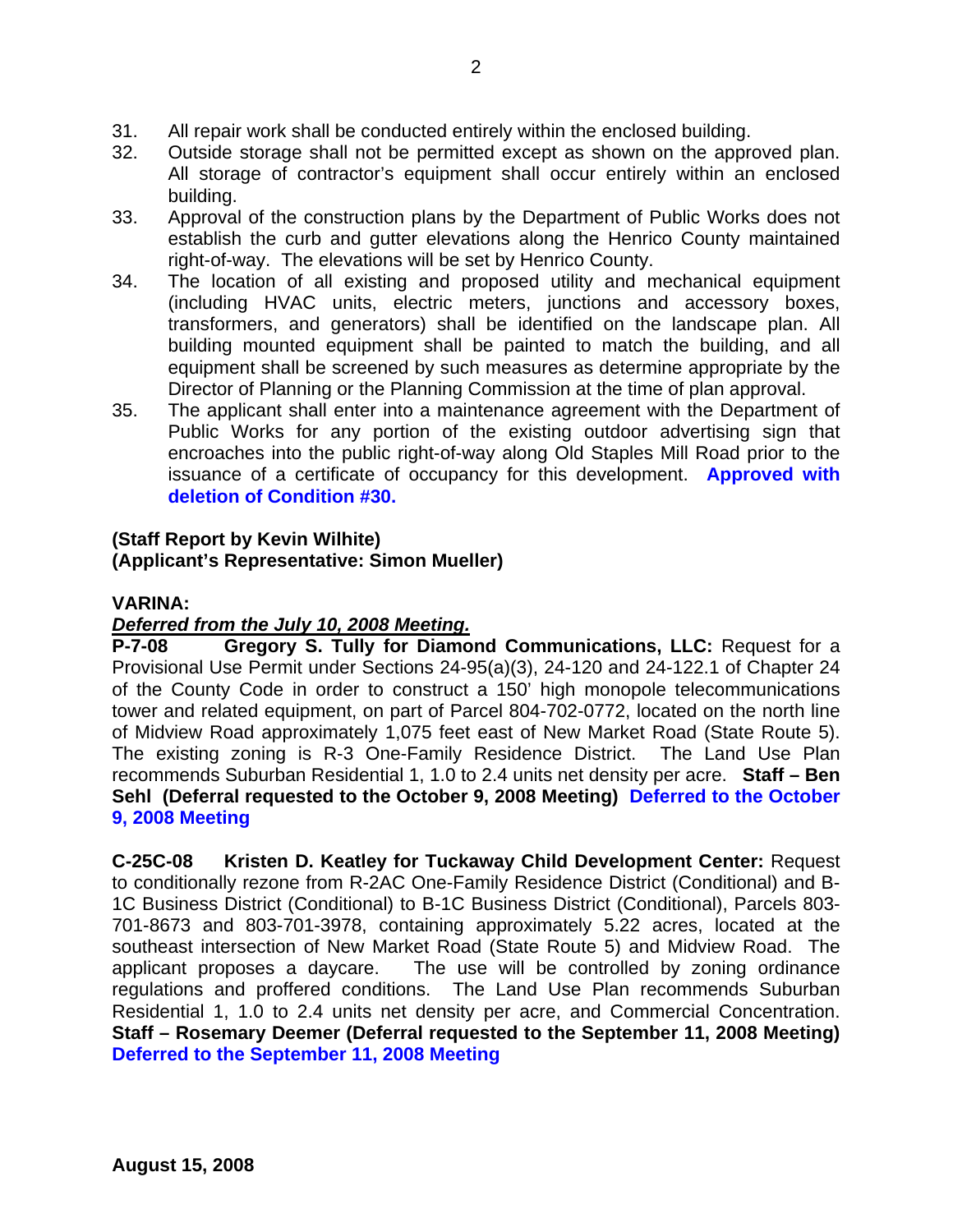**P-13-08 Gloria L. Freye for Richmond 20 MHz LLC:** Request for a Provisional Use Permit under Sections 24-95(a)(3), 24-120 and 24-122.1 of Chapter 24 of the County Code in order to construct a 151.8' high flagpole-style telecommunications tower and related equipment, on part of Parcel 814-687-3204, located on the west line of Recreation Road approximately 1,200 feet south of its intersection with New Market Road (State Route 5). The existing zoning is A-1 Agricultural District. The Land Use Plan recommends Open Space/Recreation. The site is in the Airport Safety Overlay District. **Staff – Roy Props Recommended for Approval** 

## **FAIRFIELD:**

None.

#### **THREE CHOPT:**

#### *Deferred from the July 10, 2008 Meeting.*

**P-10-07 Scott Turner for Richmond Strikers Soccer Club, Inc.:** Request for a Provisional Use Permit under Sections 24-95(a)(3), 24-120 and 24-122.1 of Chapter 24 of the County Code in order to construct a 144' high telecommunications tower on part of Parcel 740-768-1098, located on the east line of Pouncey Tract Road (State Route 271) approximately 900 feet south of Shady Grove Road. The existing zoning is A-1 Agricultural District. The Land Use Plan recommends Open Space/Recreation and Environmental Protection Area. **Staff – Livingston Lewis (Withdrawn by Applicant) Withdrawn**

**C-26C-08 Andrew M. Condlin for Ethan and Elizabeth Krash:** Request to conditionally rezone from A-1 Agricultural District to R-3C One-Family Residence District (Conditional), Parcel 745-764-4296, containing 2.94 acres, located on the north line of Dublin Road approximately 250 feet east of its intersection with Belfast Road. The applicant proposes a single-family residential subdivision with a density not to exceed 2.4 dwelling units per acre. The R-3 District allows a minimum lot size of 11,000 square feet and a maximum gross density of 3.96 units per acre. The use will be controlled by zoning ordinance regulations and proffered conditions. The Land Use Plan recommends Suburban Residential 1, 1.0 to 2.4 units net density per acre. **Staff – Roy Props (Deferral requested to the September 11, 2008 Meeting) Deferred to the September 11, 2008 Meeting**

**C-27C-08 John Nolde for The Peck Company:** Request to amend proffered conditions accepted with Rezoning Case C-1C-86, on Parcel 753-757-6051, located on the northeast line of Mayland Drive approximately 250 feet east of its intersection with Stillman Parkway. The applicant proposes to amend Proffer 8 to increase permitted site coverage from 65% to 70% to allow additional parking area. The existing zoning is O-2C Office District (Conditional). The Land Use Plan recommends Office. **Staff – Livingston Lewis (Expedited agenda requested) Recommended for Approval** 

**C-28C-08 Gloria L. Freye for Twin Hickory Stables LLC:** Request to conditionally rezone from A-1 Agricultural District, R-3C One-Family Residence District (Conditional), R-4C One-Family Residence District (Conditional) and C-1 Conservation District to R-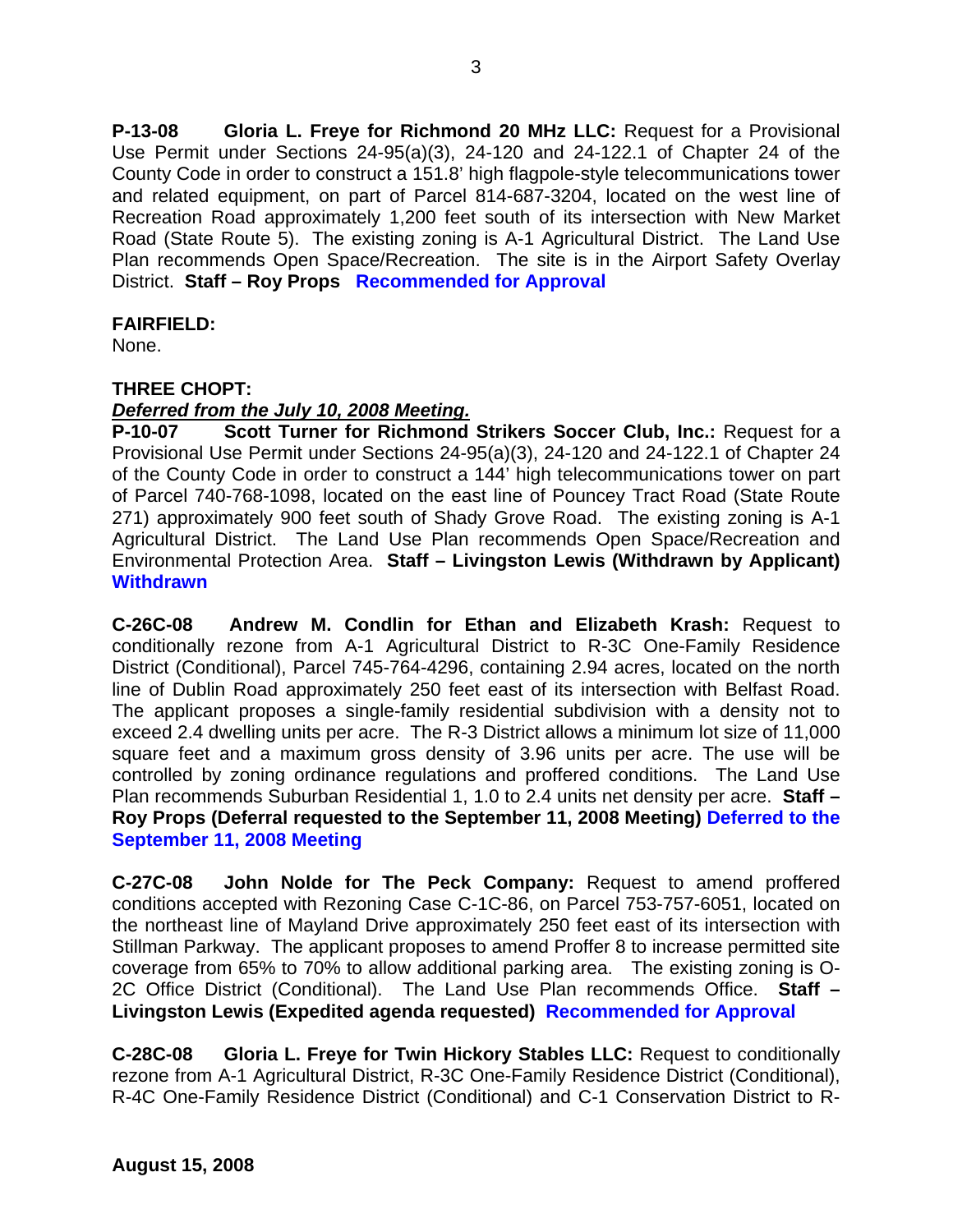3C One-Family Residence District (Conditional), Parcels 747-776-8848, 748-776-3108, and 747-775-9503, containing 46.7 acres, located on the southwest line of the Chickahominy River and bisected by the proposed Holman Ridge Road Extended between Twin Hickory Road and Lemoore Drive. The applicant proposes a single-family residential subdivision with no more than ninety-one (91) lots. The R-3 District allows a minimum lot size of 11,000 square feet and a maximum gross density of 3.96 units per acre. The use will be controlled by zoning ordinance regulations and proffered conditions. The Land Use Plan recommends Suburban Residential 2, 2.4 to 3.4 units net density per acre, Urban Residential, 3.4 to 6.8 units net density per acre, and Environmental Protection Area. **Staff – Ben Sehl Recommended for Approval** 

## **TUCKAHOE:**

None.

## **BROOKLAND:**

#### *Deferred from the July 10, 2008 Meeting.*

**C-64C-06 Jennifer D. Mullen for Wistar Creek, LLC:** Request to conditionally rezone from R-3 One-Family Residence District to RTHC Residential Townhouse District (Conditional), Parcels 767-750-8298, 768-750-0490, and part of Parcels 767- 751-8651, 768-751-0638, 768-751-2435, 768-751-4119, and 768-751-1362 containing 20.38 acres, located on the south line of Wistar Road approximately 142 feet west of Walkenhut Drive. The applicant proposes a residential townhouse development with a maximum of 72 dwelling units, an equivalent density of 3.53 units per acre. The RTH District allows a maximum gross density of 9 units per acre. The use will be controlled by zoning ordinance regulations and proffered conditions. The Land Use Plan recommends Suburban Residential 2, 2.4 to 3.4 units net density per acre, and Office. **Staff – Ben Sehl (Deferral requested to the September 11, 2008 Meeting) Recommended for Denial** 

**C-29C-08 M. Akbar Ali for 1241 Associates, LLC:** Request to conditionally rezone from O-3C Office District (Conditional) to R-2AC One-Family Residence District (Conditional), part of Parcel 775-749-1480, containing 3.6031 acres, located on the east line of Impala Drive at its intersection with Impala Place. The applicant proposes a place of worship. The R-2A District allows a minimum lot size of 13,500 square feet and a maximum gross density of 3.23 units per acre. The use will be controlled by zoning ordinance regulations and proffered conditions. The Land Use Plan recommends Office and Environmental Protection Area. **Staff – Ben Sehl Recommended for Denial** 

**DISCUSSION ITEM: Alternate Fence Height:** The Commission will discuss scheduling a Public Hearing to consider amendments to the County Code relating to Alternate Fence Height for September 11, 2008. **Public Hearing scheduled for September 11, 2008 beginning at 7:00 p.m.**